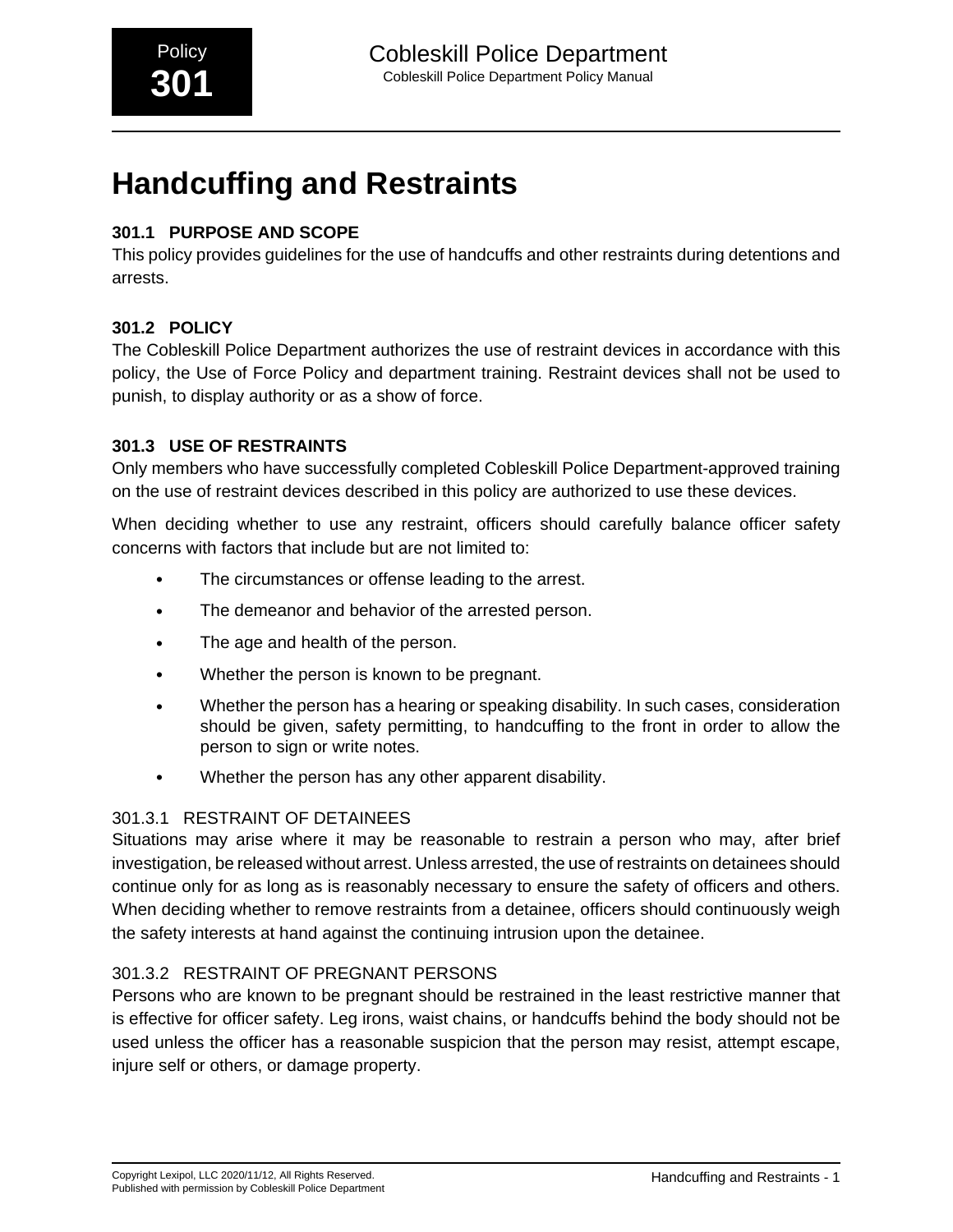No person who is in labor, delivery, or recovery after delivery shall be handcuffed or restrained except in extraordinary circumstances and only when a supervisor makes an individualized determination that such restraints are necessary for the safety of the arrestee, officers, or others.

#### 301.3.3 RESTRAINT OF JUVENILES

A juvenile who appears to be under 14 years of age should not be restrained unless he/she is suspected of a dangerous felony or when the officer has a reasonable suspicion that the juvenile may resist, attempt escape, injure him/herself, injure the officer or damage property.

#### 301.3.4 NOTIFICATIONS

Whenever an officer transports a person with the use of restraints other than handcuffs, the officer shall inform the jail staff upon arrival at the jail that restraints were used. This notification should include information regarding any other circumstances the officer reasonably believes would be potential safety concerns or medical risks to the person (e.g., prolonged struggle, extreme agitation, impaired respiration) that may have occurred prior to, or during, transportation to the jail.

## **301.4 APPLICATION OF HANDCUFFS OR PLASTIC CUFFS**

Handcuffs, including temporary nylon or plastic cuffs, may be used only to restrain a person's hands to ensure officer safety.

Although recommended for most arrest situations, handcuffing is discretionary and not an absolute requirement of the Department. Officers should consider handcuffing any person they reasonably believe warrants that degree of restraint. However, officers should not conclude that in order to avoid risk every person should be handcuffed regardless of the circumstances.

In most situations, handcuffs should be applied with the hands behind the person's back. When feasible, handcuffs should be double-locked to prevent tightening, which may cause undue discomfort or injury to the hands or wrists.

In situations where one pair of handcuffs does not appear sufficient to restrain the person or may cause unreasonable discomfort due to the person's size, officers should consider alternatives, such as using an additional set of handcuffs or multiple plastic cuffs.

Handcuffs should be removed as soon as it is reasonable or after the person has been searched and is safely confined within a detention facility or other secure area.

## **301.5 APPLICATION OF SPIT HOODS**

Spit hoods are temporary protective devices designed to prevent the wearer from biting and/or transferring or transmitting fluids (saliva and mucous) to others.

Spit hoods may be placed upon persons in custody when the officer reasonably believes the person will bite or spit, either on a person or in an inappropriate place. They are generally used during application of a physical restraint, while the person is restrained, or during or after transport.

Officers utilizing spit hoods should ensure that the spit hood is fastened properly to allow for adequate ventilation and that the restrained person can breathe normally. Officers should provide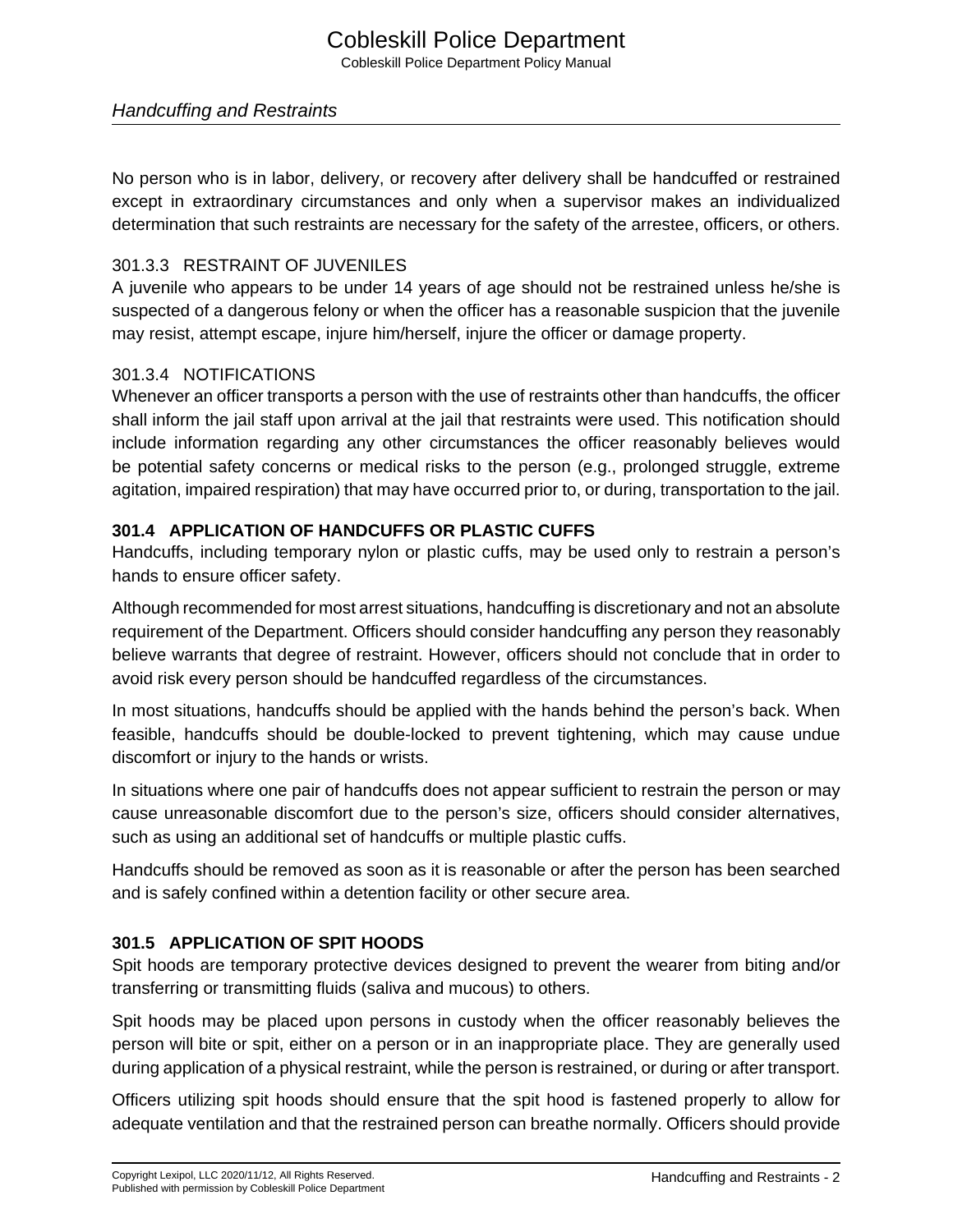assistance during the movement of a restrained person due to the potential for impairing or distorting that person's vision. Officers should avoid comingling those wearing spit hoods with other detainees.

Spit hoods should not be used in situations where the restrained person is bleeding profusely from the area around the mouth or nose, or if there are indications that the person has a medical condition, such as difficulty breathing or vomiting. In such cases, prompt medical care should be obtained. If the person vomits while wearing a spit hood, the spit hood should be promptly removed and discarded. Persons who have been sprayed with oleoresin capsicum (OC) spray should be thoroughly decontaminated, including hair, head and clothing, prior to application of a spit hood.

Those who have been placed in a spit hood should be continually monitored and shall not be left unattended until the spit hood is removed. Spit hoods shall be discarded after each use.

## **301.6 APPLICATION OF AUXILIARY RESTRAINT DEVICES**

Auxiliary restraint devices include transport belts, waist or belly chains, transportation chains, leg irons and other similar devices. Auxiliary restraint devices are intended for use during long-term restraint or transportation. They provide additional security and safety without impeding breathing, while permitting adequate movement, comfort and mobility.

Only department-authorized devices may be used. Any person in auxiliary restraints should be monitored as reasonably appears necessary.

## **301.7 APPLICATION OF LEG RESTRAINT DEVICES**

Leg restraints may be used to restrain the legs of a violent or potentially violent person when it is reasonable to do so during the course of detention, arrest or transportation. Only restraint devices approved by the Department shall be used.

In determining whether to use the leg restraint, officers should consider:

- (a) Whether the officer or others could be exposed to injury due to the assaultive or resistant behavior of a person.
- (b) Whether it is reasonably necessary to protect the person from his/her own actions (e.g., hitting his/her head against the interior of the patrol vehicle, running away from the arresting officer while handcuffed, kicking at objects or officers).
- (c) Whether it is reasonably necessary to avoid damage to property (e.g., kicking at windows of the patrol vehicle).

#### 301.7.1 GUIDELINES FOR USE OF LEG RESTRAINTS

When applying leg restraints the following guidelines should be followed:

(a) If practicable, officers should notify a supervisor of the intent to apply the leg restraint device. In all cases, a supervisor shall be notified as soon as practicable after the application of the leg restraint device.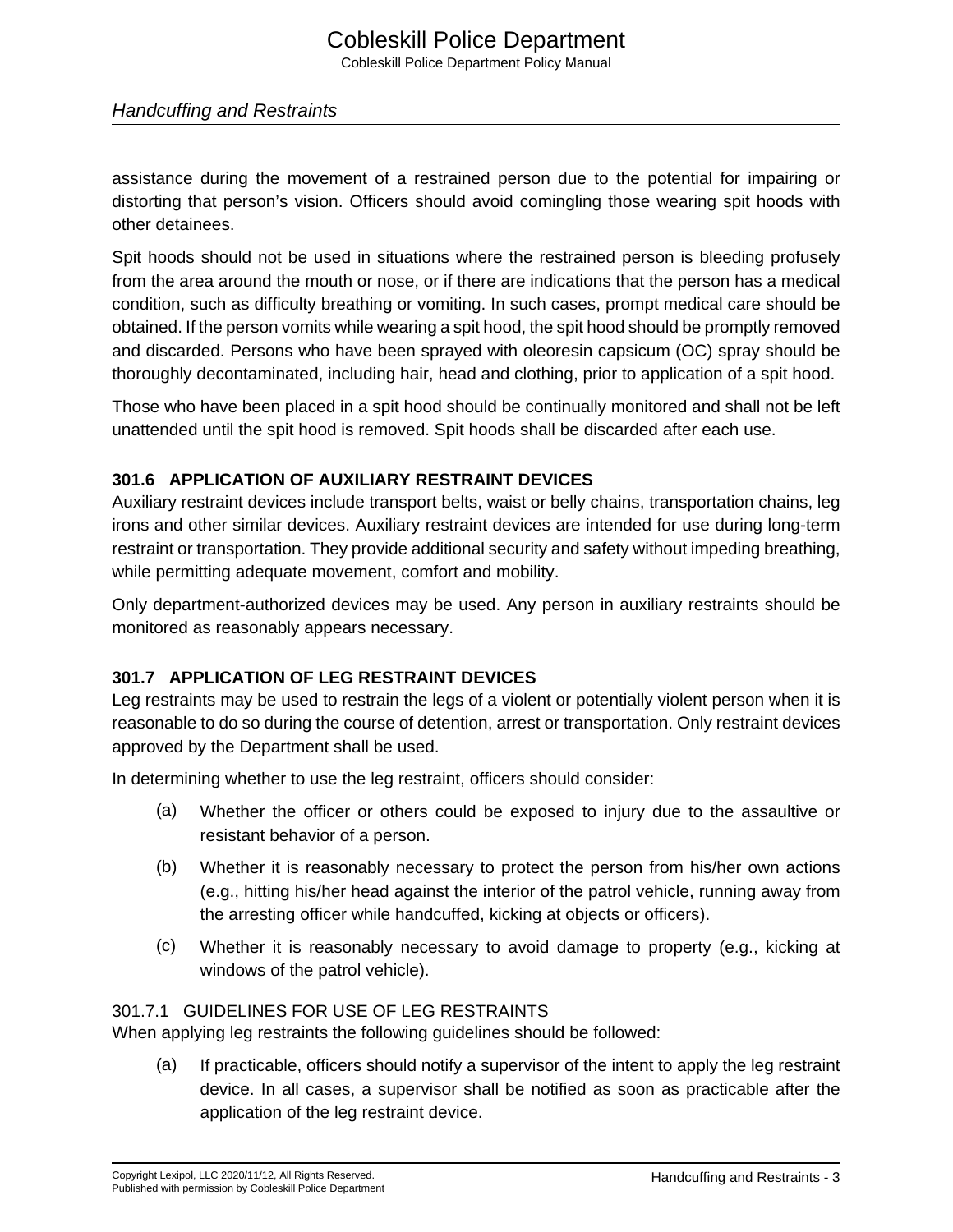- (b) Once applied, absent a medical or other emergency, restraints should remain in place until the officer arrives at the jail or other facility or the person no longer reasonably appears to pose a threat.
- (c) Once secured, the person should be placed in a seated or upright position, secured with a seat belt, and shall not be placed on his/her stomach for an extended period, as this could reduce the person's ability to breathe.
- (d) The restrained person should be continually monitored by an officer while in the leg restraint. The officer should ensure that the person does not roll onto and remain on his/her stomach.
- (e) The officer should look for signs of labored breathing and take appropriate steps to relieve and minimize any obvious factors contributing to this condition.
- (f) When transported by emergency medical services, the restrained person should be accompanied by an officer when requested by medical personnel. The transporting officer should describe to medical personnel any unusual behaviors or other circumstances the officer reasonably believes would be potential safety or medical risks to the person (e.g., prolonged struggle, extreme agitation, impaired respiration).

#### **301.8 REQUIRED DOCUMENTATION**

If a person is restrained and released without an arrest, the officer shall document the details of the detention and the need for handcuffs or other restraints.

If a person is arrested, the use of restraints other than handcuffs or plastic cuffs shall be documented in the related report.

Officers should document the following information in reports, as appropriate, when restraints other than handcuffs or plastic cuffs are used on a person:

- (a) The factors that led to the decision to use restraints.
- (b) Supervisor notification and approval of restraint use.
- (c) The types of restraint used.
- (d) The amount of time the person was restrained.
- (e) How the person was transported and the position of the person during transport.
- (f) Observations of the person's behavior and any signs of physiological problems.
- (g) Any known or suspected drug use or other medical problems.

#### **301.9 TRAINING**

Subject to available resources, the Chief of Police should ensure that officers receive periodic training on the proper use of handcuffs and other restraints, including:

(a) Proper placement and fit of handcuffs and other restraint devices approved for use by the Department.